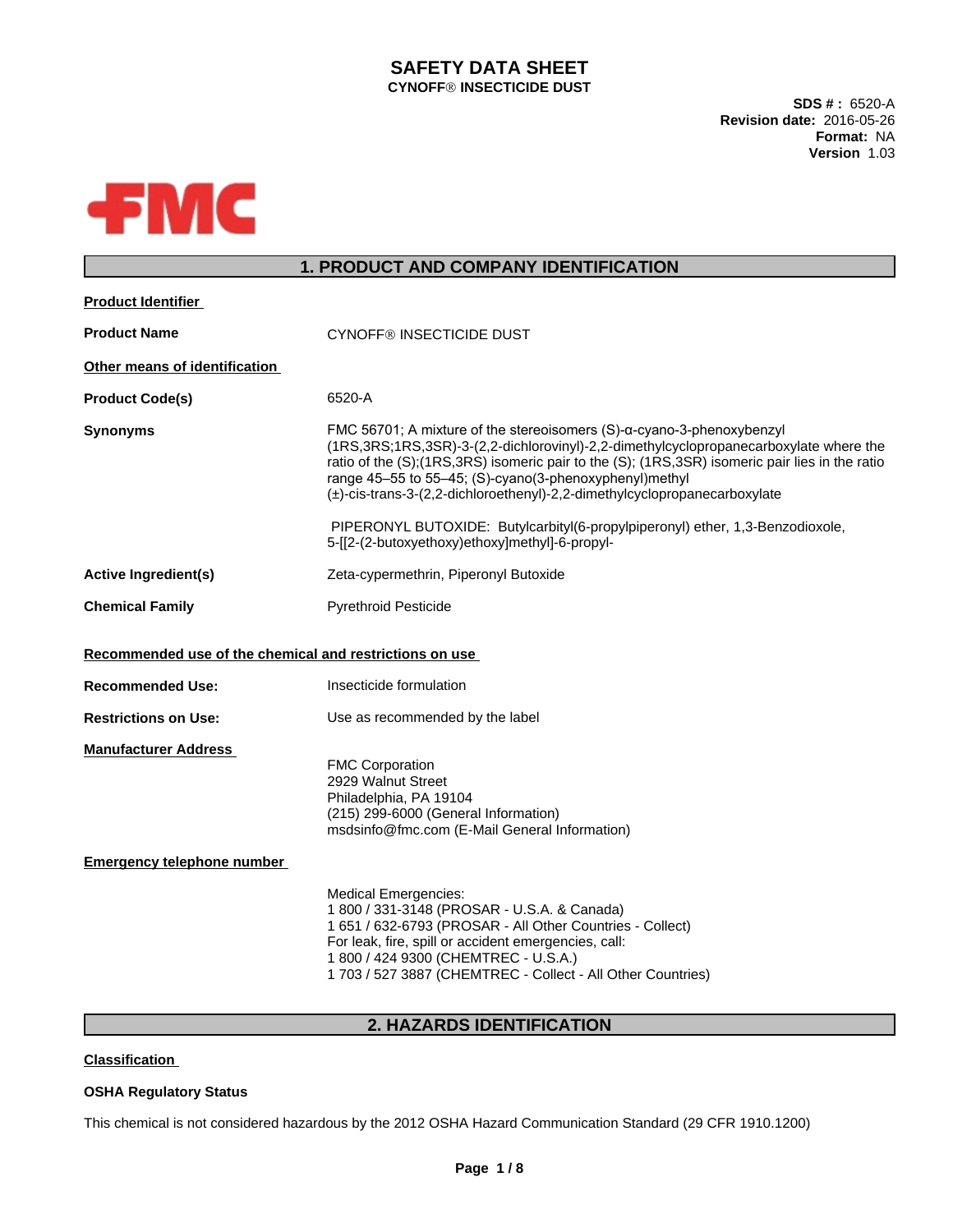### **GHS Label elements, including precautionary statements**

#### **EMERGENCY OVERVIEW**

The product contains no substances which at their given concentration, are considered to be hazardous to health

### **Hazards not otherwise classified (HNOC)**

No hazards not otherwise classified were identified.

#### **Other Information**

Very toxic to aquatic life with long lasting effects.

### **3. COMPOSITION/INFORMATION ON INGREDIENTS**

**Chemical Family Pyrethroid Pesticide.** 

| <b>Chemical name</b>           | <b>CAS-No</b> | Weight %                    |
|--------------------------------|---------------|-----------------------------|
| Piperonyl butoxide             | $51-03-6$     | . <i>.</i> .<br><b>v.iv</b> |
| (F2700)<br>Zeta-cypermethrin ( | 52315-07-8    | 0.075                       |
| Calcium carbonate (limestone)  | 1317-65-3     | >90                         |

Synonyms are provided in Section 1.

|                                                                                            | <b>4. FIRST AID MEASURES</b>                                                                                                                                                                                                                                                  |
|--------------------------------------------------------------------------------------------|-------------------------------------------------------------------------------------------------------------------------------------------------------------------------------------------------------------------------------------------------------------------------------|
| <b>Eye Contact</b>                                                                         | Hold eyes open and rinse slowly and gently with water for 15 to 20 minutes. Remove<br>contact lenses, if present, after the first 5 minutes, then continue rinsing eye. Call a poison<br>control center or doctor for further treatment advice.                               |
| <b>Skin Contact</b>                                                                        | Take off contaminated clothing. Rinse skin immediately with plenty of water for 15-20<br>minutes. Call a poison control center or doctor for further treatment advice.                                                                                                        |
| <b>Inhalation</b>                                                                          | Move to fresh air. If person is not breathing, call 911 (within the U.S. and Canada) or an<br>ambulance, then give artificial respiration, preferably mouth-to-mouth if possible. Call a<br>poison control center or doctor for further treatment advice.                     |
| Ingestion                                                                                  | Call a poison control center or doctor immediately for treatment advice. Have person sip a<br>glass of water if able to swallow. Do not induce vomiting unless told to do so by a poison<br>control center or doctor. Do not give anything by mouth to an unconscious person. |
| Most important symptoms and<br>effects, both acute and delayed                             | None known.                                                                                                                                                                                                                                                                   |
| Indication of immediate medical<br>attention and special treatment<br>needed, if necessary | Treat symptomatically. This product is a pyrethroid. If large amounts have been ingested,<br>the stomach and intestines should be evacuated. Treatment is symptomatic and supportive.<br>Digestible fats, oils, or alcohol may increase absorption and so should be avoided.  |
|                                                                                            | <b>5. FIRE-FIGHTING MEASURES</b>                                                                                                                                                                                                                                              |
| <b>Suitable Extinguishing Media</b>                                                        | Foam, Carbon dioxide (CO <sub>2</sub> ), Dry chemical, Soft stream or water fog only if necessary.                                                                                                                                                                            |
| <b>Specific Hazards Arising from the</b><br><b>Chemical</b><br><b>Explosion data</b>       | Powdered material may form explosive dust-air mixtures                                                                                                                                                                                                                        |
| <b>Sensitivity to Mechanical Impact</b>                                                    | Not sensitive.                                                                                                                                                                                                                                                                |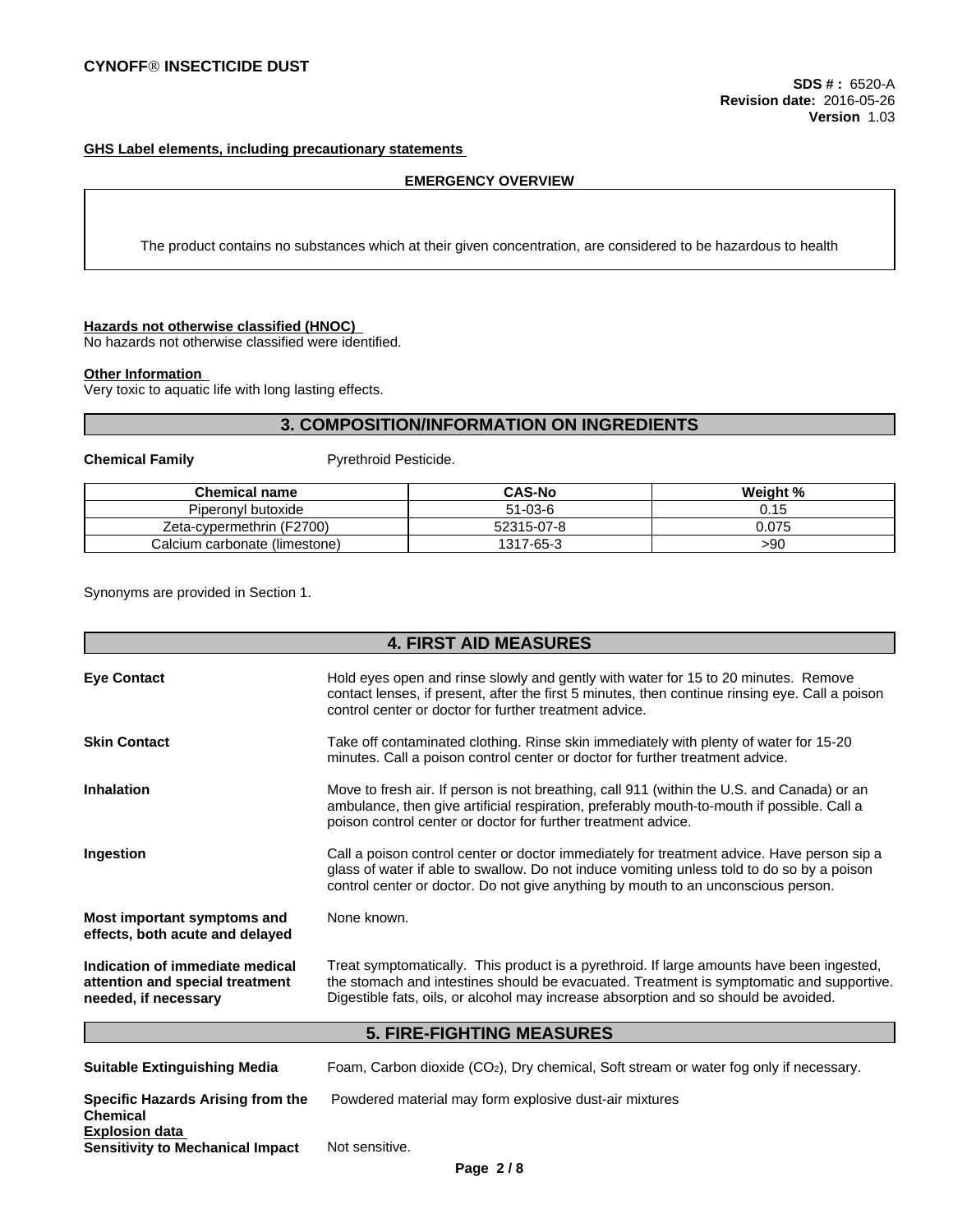**Sensitivity to Static Discharge** Not sensitive.

**Protective equipment and precautions for firefighters** As in any fire, wear self-contained breathing apparatus pressure-demand, MSHA/NIOSH (approved or equivalent) and full protective gear.

|                      | <b>6. ACCIDENTAL RELEASE MEASURES</b>                                                                                                     |
|----------------------|-------------------------------------------------------------------------------------------------------------------------------------------|
| Personal Precautions | Isolate and post spill area. Wear suitable protective clothing, gloves and eye/face<br>protection. For personal protection see section 8. |
| Other                | For further clean-up instructions, call FMC Emergency Hotline number listed in Section 1<br>"Product and Company Identification" above.   |

**6. ACCIDENTAL RELEASE MEASURES**

## **Environmental Precautions** Keep people and animals away from and upwind of spill/leak. Keep material out of lakes, streams, ponds, and sewer drains.

**Methods for Containment** Use a wet sweeping compound or water to prevent dust formation.

# **Methods for cleaning up** Sweep up and shovel into suitable containers for disposal. Clean and neutralize spill area, tools and equipment by washing with bleach water and soap. Absorb rinsate and add to the collected waste. Waste must be classified and labeled prior to recycling or disposal.<br>Dispose of waste as indicated in Section 13.

**7. HANDLING AND STORAGE**

| <b>Handling</b>       | Do not contaminate other pesticides, fertilizers, water, food, or feed by storage or disposal.                                                                                                           |
|-----------------------|----------------------------------------------------------------------------------------------------------------------------------------------------------------------------------------------------------|
| <b>Storage</b>        | Keep in a dry, cool and well-ventilated place. Keep away from open flames, hot surfaces<br>and sources of ignition. Keep out of reach of children and animals. Keep/store only in<br>original container. |
| Incompatible products | No information available                                                                                                                                                                                 |

# **8. EXPOSURE CONTROLS/PERSONAL PROTECTION**

### **Control parameters**

| <b>Chemical name</b>             | <b>ACGIH TLV</b>          | <b>OSHA PEL</b>                                     | <b>NIOSH</b>                                         | Mexico                                                                |
|----------------------------------|---------------------------|-----------------------------------------------------|------------------------------------------------------|-----------------------------------------------------------------------|
| Calcium carbonate<br>(limestone) |                           | TWA: $15 \text{ mg/m}^3$<br>TWA: $5 \text{ mg/m}^3$ | TWA: $10 \text{ mg/m}^3$<br>TWA: 5 mg/m <sup>3</sup> | Mexico: TWA 10 mg/m <sup>3</sup><br>Mexico: STEL 20 mg/m <sup>3</sup> |
| $(1317 - 65 - 3)$                |                           |                                                     |                                                      |                                                                       |
| <b>Chemical name</b>             | <b>British Columbia</b>   | Quebec                                              | <b>Ontario TWAEV</b>                                 | <b>Alberta</b>                                                        |
| Calcium carbonate                | TWA: $10 \text{ mg/m}^3$  | TWA: $10 \text{ mg/m}^3$                            | $\overline{\phantom{0}}$                             | TWA: $10 \text{ mg/m}^3$                                              |
| (limestone)                      | TWA: $3 \text{ mg/m}^3$   |                                                     |                                                      |                                                                       |
| $(1317 - 65 - 3)$                | STEL: $20 \text{ mg/m}^3$ |                                                     |                                                      |                                                                       |

### **Appropriate engineering controls**

**Engineering measures** Apply technical measures to comply with the occupational exposure limits. When working in confined spaces (tanks, containers, etc.), ensure that there is a supply of air suitable for breathing and wear the recommended equipment.

|  |  | Individual protection measures, such as personal protective equipment |  |
|--|--|-----------------------------------------------------------------------|--|
|  |  |                                                                       |  |

| <b>Eye/Face Protection</b>      | If there is a potential for exposure to particles which could cause eye discomfort, wear<br>chemical goggles. |
|---------------------------------|---------------------------------------------------------------------------------------------------------------|
| <b>Skin and Body Protection</b> | Wear long-sleeved shirt, long pants, socks, and shoes.                                                        |
| <b>Hand Protection</b>          | Protective gloves                                                                                             |

**Respiratory Protection** If exposure limits are exceeded or irritation is experienced, NIOSH/MSHA approved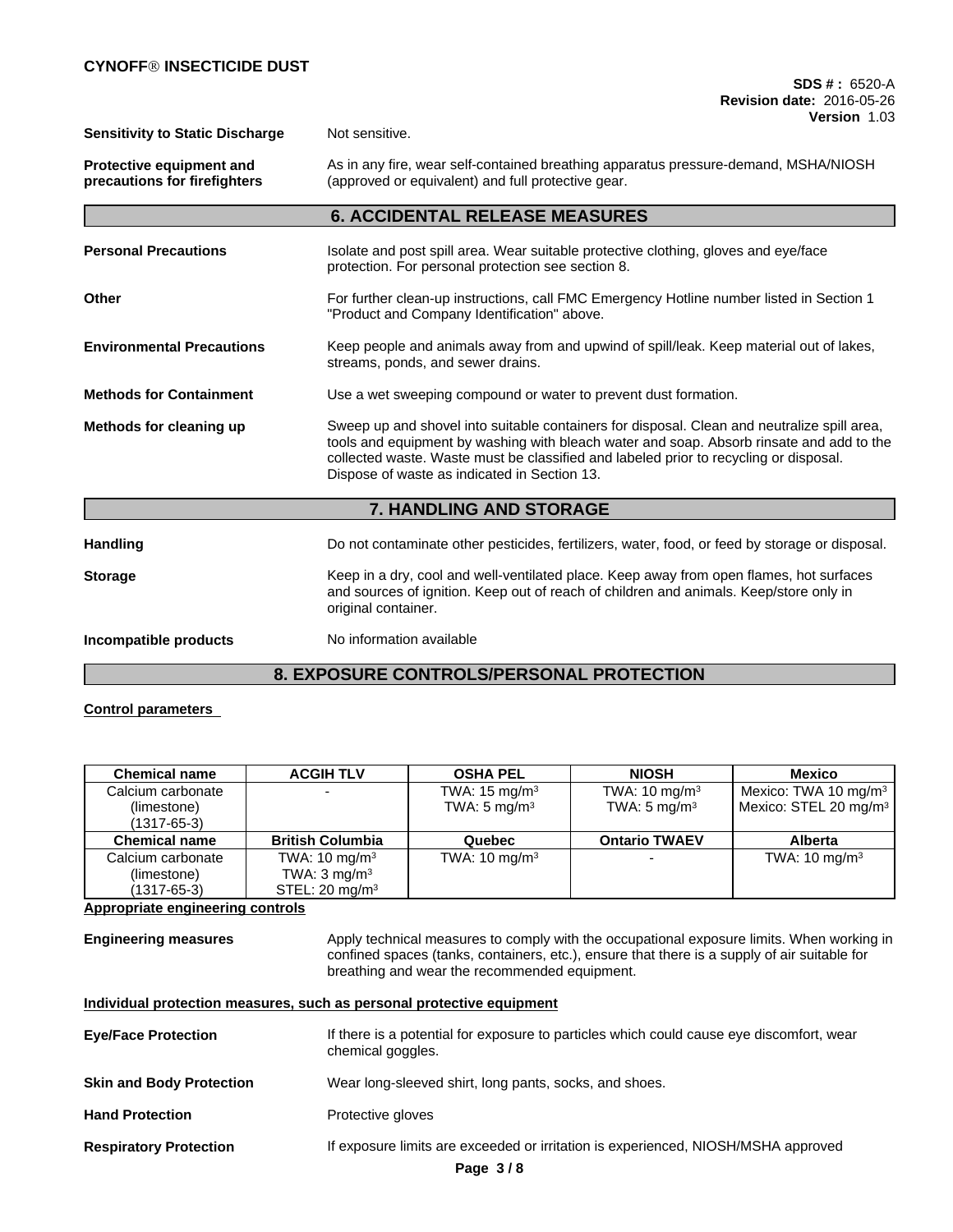respiratory protection should be worn. Respiratory protection must be provided in accordance with current local regulations.

**Hygiene measures** Clean water should be available for washing in case of eye or skin contamination. Wash skin prior to eating, drinking, chewing gum or using tobacco. Shower or bathe at the end of working. Remove and wash contaminated clothing before re-use. Launder work clothing separately from regular household laundry.

### General information **If the product is used in mixtures**, it is recommended that you contact the appropriate protective equipment suppliers. These recommendations apply to the product as supplied

## **9. PHYSICAL AND CHEMICAL PROPERTIES**

#### **Information on basic physical and chemical properties**

| Appearance                          | Off-white powder.        |
|-------------------------------------|--------------------------|
| <b>Physical State</b>               | Dry powder               |
| Color                               | Off-white                |
| Odor                                | Odorless                 |
| <b>Odor threshold</b>               | No information available |
| рH                                  | No information available |
| <b>Melting point/freezing point</b> | Not applicable           |
| <b>Boiling Point/Range</b>          | No information available |
| <b>Flash point</b>                  | Not applicable           |
| <b>Evaporation Rate</b>             | No information available |
| Flammability (solid, gas)           | No information available |
| <b>Flammability Limit in Air</b>    |                          |
| <b>Upper flammability limit:</b>    | No information available |
| Lower flammability limit:           | No information available |
| Vapor pressure                      | No information available |
| Vapor density                       | No information available |
| <b>Density</b>                      | 1.36 $g/mL$              |
| <b>Specific gravity</b>             | No information available |
| <b>Water solubility</b>             | No information available |
| Solubility in other solvents        | No information available |
| <b>Partition coefficient</b>        | No information available |
| <b>Autoignition temperature</b>     | No information available |
| <b>Decomposition temperature</b>    | No information available |
| <b>Viscosity, kinematic</b>         | No information available |
| Viscosity, dynamic                  | No information available |
| <b>Explosive properties</b>         | No information available |
| <b>Oxidizing properties</b>         | No information available |
| <b>Molecular weight</b>             | No information available |
| <b>Bulk density</b>                 | No information available |
|                                     |                          |

## **10. STABILITY AND REACTIVITY**

# **Reactivity** Not applicable **Chemical Stability** Stable under recommended storage conditions. **Possibility of Hazardous Reactions** None under normal processing. **Hazardous polymerization** Hazardous polymerization does not occur. **Conditions to avoid Heat, flames and sparks. Incompatible materials** No information available. **Hazardous Decomposition Products** Carbon oxides (COx), Hydrogen cyanide, Hydrogen chloride, Chlorine.

# **11. TOXICOLOGICAL INFORMATION**

### **Product Information**

**LD50 Oral** > 5,000 mg/kg (rat) **LD50 Dermal** > 2002 2,000 mg/kg (rat)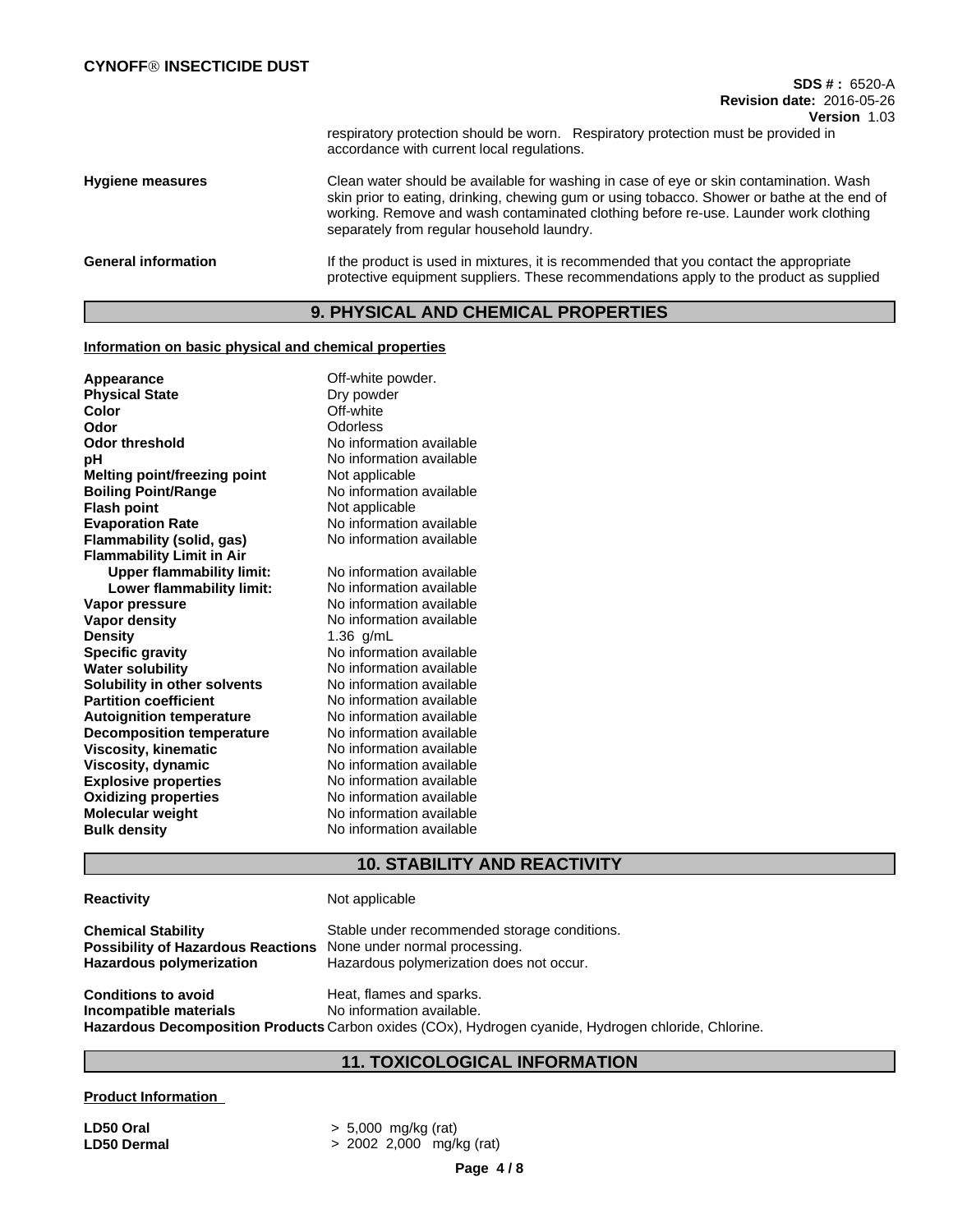| <b>LC50 Inhalation</b>            | Zeta-cypermethrin: 2.47 mg/L 4 hr (rat) |
|-----------------------------------|-----------------------------------------|
| Serious eye damage/eye irritation | Slightly or non-irritating (rabbit).    |
| <b>Skin corrosion/irritation</b>  | Moderately irritating.                  |
| <b>Sensitization</b>              | Non-sensitizer                          |

### **Information on toxicological effects**

| <b>Symptoms</b>                 |                                                                                            | Large doses of zeta-cypermethrin, ingested by laboratory animals, may produce signs of<br>toxicity including tremors, incoordination, convulsions, staggered gait, and oral discharge.<br>Large oral doses of piperonyl butoxide ether may cause vomiting and diarrhea, while<br>repeated skin contact may cause slight irritation. Clinical signs of piperonyl butoxide<br>poisoning include nausea, vomiting, diarrhea, loss of appetite, and mild CNS depression.<br>Reported effects on the blood include pancytopenia, thrombocytopenia, leukopenia,<br>polycythemia, and anemias. |            |                                                                                     |  |  |  |
|---------------------------------|--------------------------------------------------------------------------------------------|-----------------------------------------------------------------------------------------------------------------------------------------------------------------------------------------------------------------------------------------------------------------------------------------------------------------------------------------------------------------------------------------------------------------------------------------------------------------------------------------------------------------------------------------------------------------------------------------|------------|-------------------------------------------------------------------------------------|--|--|--|
|                                 | Delayed and immediate effects as well as chronic effects from short and long-term exposure |                                                                                                                                                                                                                                                                                                                                                                                                                                                                                                                                                                                         |            |                                                                                     |  |  |  |
| <b>Chronic toxicity</b>         |                                                                                            | motor activity), decreased body weight and increased liver weight.                                                                                                                                                                                                                                                                                                                                                                                                                                                                                                                      |            | Zeta-cypermethrin: Long-term exposure caused neurotoxicity (body tremors, decreased |  |  |  |
| <b>Mutagenicity</b>             |                                                                                            | Piperonyl Butoxide, Zeta-cypermethrin: Not genotoxic in laboratory studies                                                                                                                                                                                                                                                                                                                                                                                                                                                                                                              |            |                                                                                     |  |  |  |
| Carcinogenicity                 |                                                                                            | Piperonyl Butoxide: No evidence of carcinogenicity from animal studies. Cypermethrin<br>caused an increase in benign lung tumors in mice, but not in rats. EPA has classified<br>cypermethrin as a possible human carcinogen based on this information, but does not<br>regulate based on its low cancer risk.                                                                                                                                                                                                                                                                          |            |                                                                                     |  |  |  |
| <b>Neurological effects</b>     |                                                                                            | Zeta-cypermethrin: Causes neurotoxicity (tremors and decreased motor activity) following<br>acute, subchronic or chronic exposure.                                                                                                                                                                                                                                                                                                                                                                                                                                                      |            |                                                                                     |  |  |  |
| <b>Reproductive toxicity</b>    |                                                                                            | Piperonyl Butoxide, Zeta-cypermethrin: No toxicity to reproduction in animal studies.                                                                                                                                                                                                                                                                                                                                                                                                                                                                                                   |            |                                                                                     |  |  |  |
| <b>Developmental toxicity</b>   |                                                                                            | Piperonyl Butoxide, Zeta-cypermethrin: Not teratogenic in animal studies.                                                                                                                                                                                                                                                                                                                                                                                                                                                                                                               |            |                                                                                     |  |  |  |
| <b>STOT - single exposure</b>   |                                                                                            | No information available.                                                                                                                                                                                                                                                                                                                                                                                                                                                                                                                                                               |            |                                                                                     |  |  |  |
| <b>STOT - repeated exposure</b> |                                                                                            | No information available.                                                                                                                                                                                                                                                                                                                                                                                                                                                                                                                                                               |            |                                                                                     |  |  |  |
| <b>Target organ effects</b>     | also seen.                                                                                 | Zeta-cypermethrin: Central Nervous System, blood. Mice fed 0.3 or 0.9% piperonyl butoxide<br>in the diet for 20 days had increased liver weight and other signs of liver toxicity. Male rats<br>given up to 2.4% of piperonyl butoxide in the diet for up to 12 weeks had clinical and<br>histologic signs of liver damage; the highest dose group showed preneoplastic changes,<br>including enlargement of hepatocyte nuclei and multinucleated cells. Kidney damage was                                                                                                              |            |                                                                                     |  |  |  |
| <b>Neurological effects</b>     |                                                                                            | Zeta-cypermethrin: Causes neurotoxicity (tremors and decreased motor activity) following                                                                                                                                                                                                                                                                                                                                                                                                                                                                                                |            |                                                                                     |  |  |  |
|                                 |                                                                                            | acute, subchronic or chronic exposure.                                                                                                                                                                                                                                                                                                                                                                                                                                                                                                                                                  |            |                                                                                     |  |  |  |
| <b>Aspiration hazard</b>        | No information available.                                                                  |                                                                                                                                                                                                                                                                                                                                                                                                                                                                                                                                                                                         |            |                                                                                     |  |  |  |
| <b>Chemical name</b>            | <b>ACGIH</b>                                                                               | <b>IARC</b>                                                                                                                                                                                                                                                                                                                                                                                                                                                                                                                                                                             | <b>NTP</b> | <b>OSHA</b>                                                                         |  |  |  |
| Piperonyl butoxide              |                                                                                            | Group 3                                                                                                                                                                                                                                                                                                                                                                                                                                                                                                                                                                                 |            |                                                                                     |  |  |  |
| $51 - 03 - 6$                   |                                                                                            |                                                                                                                                                                                                                                                                                                                                                                                                                                                                                                                                                                                         |            |                                                                                     |  |  |  |
| Zeta-cypermethrin (F2700)       |                                                                                            | Group 2A                                                                                                                                                                                                                                                                                                                                                                                                                                                                                                                                                                                |            |                                                                                     |  |  |  |

# **12. ECOLOGICAL INFORMATION**

## **Ecotoxicity**

52315-07-8

| Piperonyl butoxide (51-03-6) |            |                |       |        |
|------------------------------|------------|----------------|-------|--------|
| Active Ingredient(s)         | Duration   | Species        | Value | Units  |
| Piperonyl Butoxide           | ∟C50       | Fish           | 3.94  | ppm    |
|                              | LD50       | Bee            | 25    | µg/bee |
|                              | -D50       | Bobwhite quail | >2250 | mg/kg  |
|                              | <b>D50</b> | Mallard duck   | >5620 | ppm    |

| <br>700)<br><b>Zeta</b><br>"<br><b>ALL EM</b><br>''''<br>37 | $\sim$<br>$\mathbf{C}$<br>- -<br>'−о.<br>ч, |                               |       |       |
|-------------------------------------------------------------|---------------------------------------------|-------------------------------|-------|-------|
| --<br>ı٢<br>ACTIVE<br>ш<br>---                              | Juratior                                    | maxima<br>$\overline{\cdots}$ | Value | Units |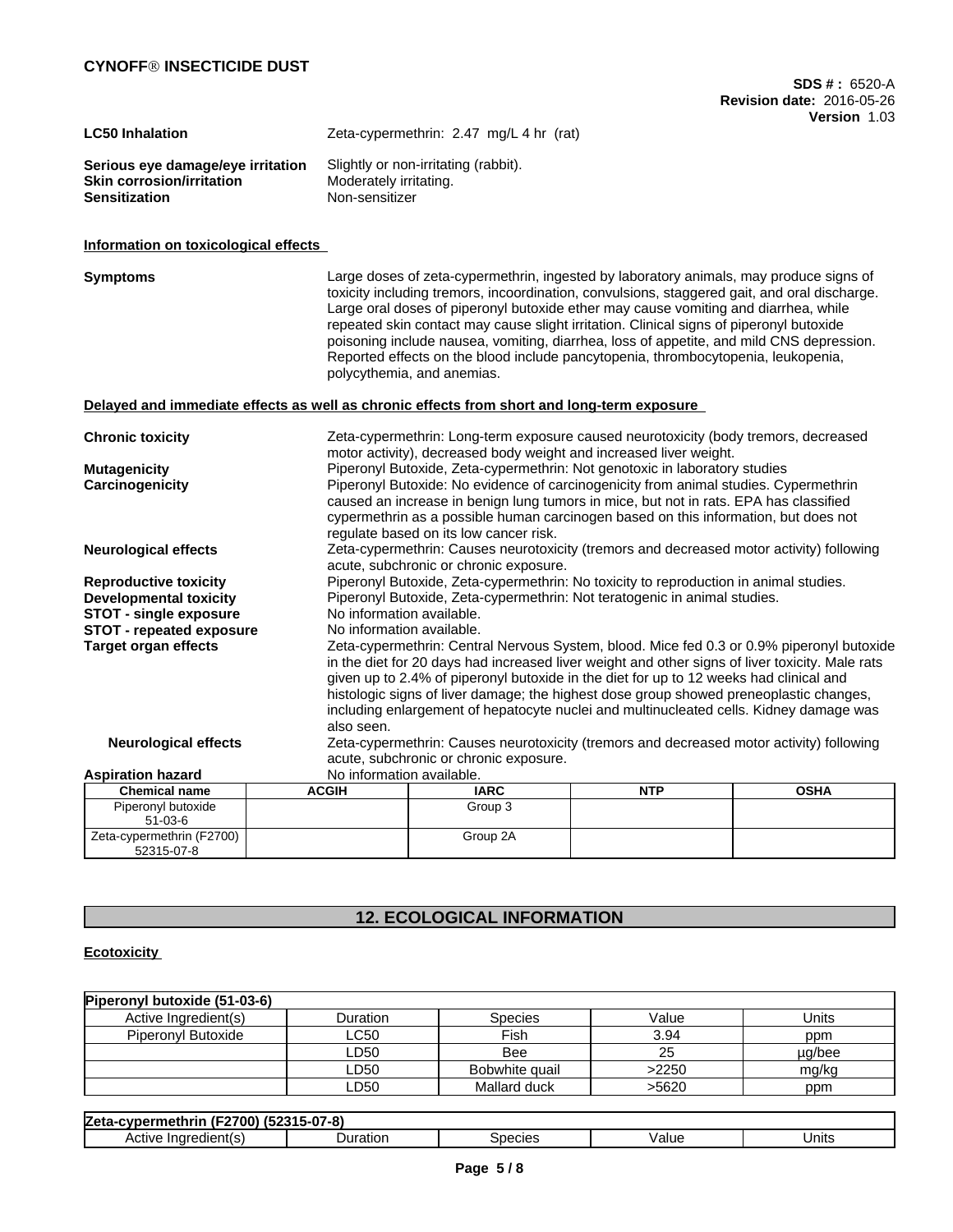**SDS # :** 6520-A **Revision date:** 2016-05-26

**Version** 1.03

|                   |           |           |       | V         |
|-------------------|-----------|-----------|-------|-----------|
| Zeta-cypermethrin | 48 h EC50 | Crustacea | 0.14  | $\mu$ g/L |
|                   | 96 h LC50 | Fish      | 0.69  | $\mu$ g/L |
|                   | 72 h EC50 | Algae     |       | mg/L      |
|                   | 21 d NOEC | Crustacea | 0.01  | $\mu$ g/L |
|                   | 21 d NOEC | Fish      | 0.015 | $\mu$ g/L |

**Persistence and degradability** Zeta-cypermethrin: Non-persistent. Readily hydrolyzed. Not readily biodegradable.

**Bioaccumulation** Zeta-cypermethrin: The substance does not have a potential for bioconcentration.

**Mobility** Mobility **Zeta-cypermethrin: Immobile; Not expected to reach groundwater.** 

- **13. DISPOSAL CONSIDERATIONS**
- **Waste disposal methods** Improper disposal of excess pesticide, spray mixture, or rinsate is prohibited. If these wastes cannot be disposed of by use according to label instructions, contact appropriate disposal authorities for guidance.

**Contaminated Packaging** Containers must be disposed of in accordance with local, state and federal regulations. Refer to the product label for container disposal instructions.

pertains to the shipment in Bulk packaging.

## **14. TRANSPORT INFORMATION**

### **DOT Not regulated for transportation if shipped in Non Bulk packaging. The classification below**

| UN/ID no<br><b>Proper Shipping Name</b><br><b>Hazard class</b><br><b>Packing Group</b><br><b>Marine Pollutant</b><br><b>Description</b>        | <b>UN3077</b><br>Environmentally hazardous substance, solid, n.o.s.<br>9<br>III<br>Zeta-cypermethrin.<br>UN3077, Environmentally hazardous substance, solid, n.o.s. (zeta-cypermethrin), 9, III,<br><b>Marine Pollutant</b>                                                                                                                             |
|------------------------------------------------------------------------------------------------------------------------------------------------|---------------------------------------------------------------------------------------------------------------------------------------------------------------------------------------------------------------------------------------------------------------------------------------------------------------------------------------------------------|
| TDG<br>UN/ID no<br><b>Proper Shipping Name</b><br><b>Hazard class</b><br><b>Packing Group</b><br><b>Marine Pollutant</b><br><b>Description</b> | Classification below is only applicable when shipped by vessel and is not applicable when<br>shipped by road or rail only.<br><b>UN3077</b><br>Environmentally hazardous substance, solid, n.o.s.<br>9<br>Ш<br>Zeta-cypermethrin.<br>UN3077, Environmentally hazardous substance, solid, n.o.s. (zeta-cypermethrin), 9, III,<br><b>Marine Pollutant</b> |
| ICAO/IATA                                                                                                                                      |                                                                                                                                                                                                                                                                                                                                                         |
| UN/ID no                                                                                                                                       | <b>UN3077</b>                                                                                                                                                                                                                                                                                                                                           |
| <b>Proper Shipping Name</b>                                                                                                                    | Environmentally hazardous substance, solid, n.o.s.                                                                                                                                                                                                                                                                                                      |
| <b>Hazard class</b>                                                                                                                            | 9                                                                                                                                                                                                                                                                                                                                                       |
| <b>Packing Group</b>                                                                                                                           | III                                                                                                                                                                                                                                                                                                                                                     |
| <b>Description</b>                                                                                                                             | UN3077, Environmentally hazardous substance, solid, n.o.s. (zeta-cypermethrin), 9, III                                                                                                                                                                                                                                                                  |
| IMDG/IMO                                                                                                                                       |                                                                                                                                                                                                                                                                                                                                                         |
| UN/ID no                                                                                                                                       | <b>UN3077</b>                                                                                                                                                                                                                                                                                                                                           |
| <b>Proper Shipping Name</b>                                                                                                                    | Environmentally hazardous substance, solid, n.o.s.                                                                                                                                                                                                                                                                                                      |
| <b>Hazard class</b>                                                                                                                            | 9                                                                                                                                                                                                                                                                                                                                                       |
| <b>Packing Group</b>                                                                                                                           | III                                                                                                                                                                                                                                                                                                                                                     |
| EmS No.                                                                                                                                        | $F-A, S-F$                                                                                                                                                                                                                                                                                                                                              |
| <b>Marine Pollutant</b>                                                                                                                        | Zeta-cypermethrin                                                                                                                                                                                                                                                                                                                                       |
| <b>Description</b>                                                                                                                             | UN3077, Environmentally hazardous substance, solid, n.o.s. (zeta-cypermethrin), 9, III,<br><b>Marine Pollutant</b>                                                                                                                                                                                                                                      |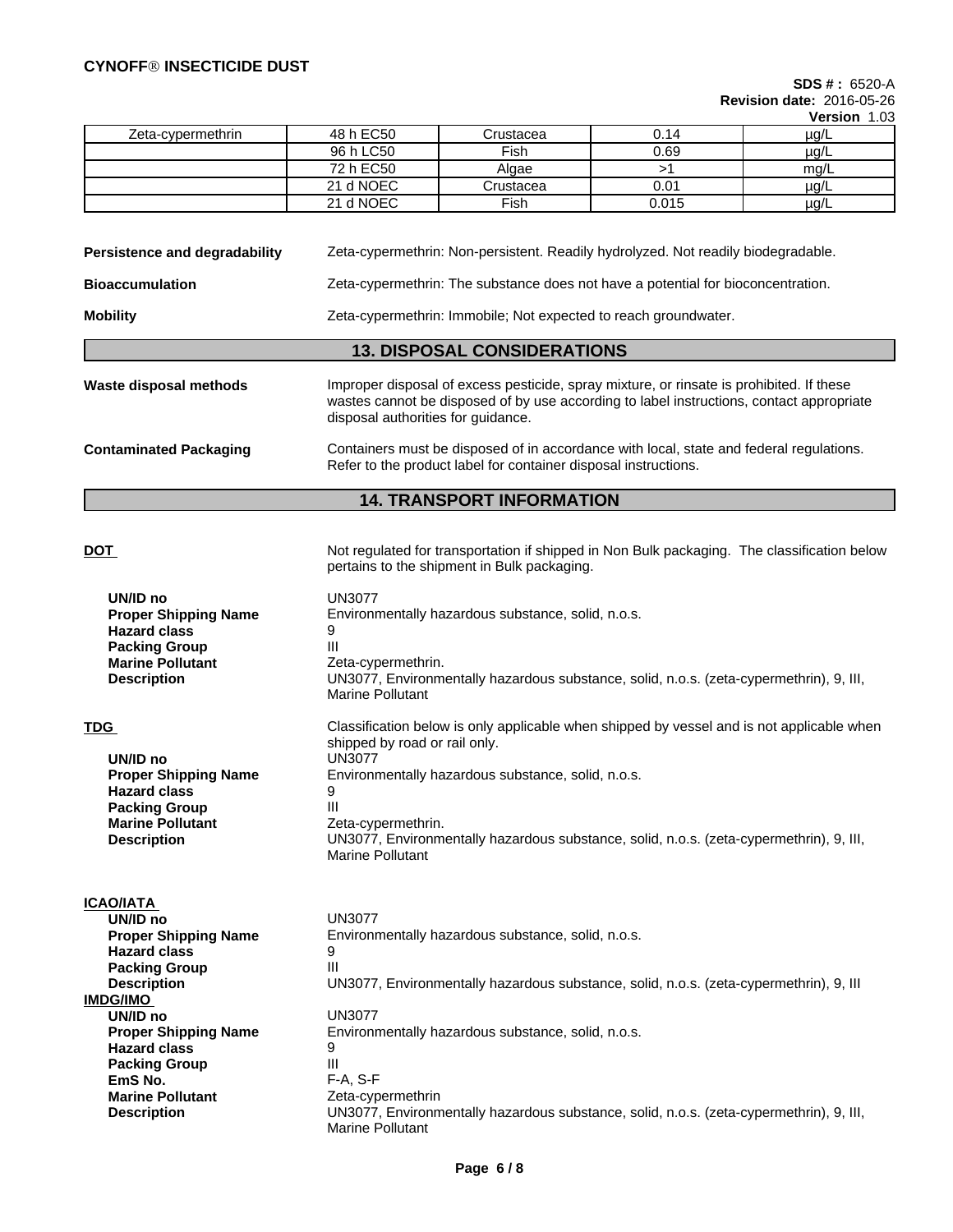# **15. REGULATORY INFORMATION**

## **U.S. Federal Regulations**

#### **SARA 313**

Section 313 of Title III of the Superfund Amendments and Reauthorization Act of 1986 (SARA). This product contains a chemical or chemicals which are subject to the reporting requirements of the Act and Title 40 of the Code of Federal Regulations, Part 372:

| Chemical name                                      | <b>CAS-No</b> | Weight %    | Threshold<br><b>SARA 313</b><br>. JIJ<br>Values % |
|----------------------------------------------------|---------------|-------------|---------------------------------------------------|
| - -<br>, - 51-03-6<br><b>Piperonvi</b><br>butoxide | $51 - 03 - 6$ | <b>v.iv</b> | . נ                                               |

#### **SARA 311/312 Hazard Categories**

| <b>Acute health hazard</b>        | Yes |
|-----------------------------------|-----|
| <b>Chronic health hazard</b>      | Yes |
| Fire hazard                       | N٥  |
| Sudden release of pressure hazard | No  |
| <b>Reactive Hazard</b>            | N٥  |

#### **Clean Water Act**

This product does not contain any substances regulated as pollutants pursuant to the Clean Water Act (40 CFR 122.21 and 40 CFR 122.42)

### **CERCLA**

This material, as supplied, does not contain any substances regulated as hazardous substances under the Comprehensive Environmental Response Compensation and Liability Act (CERCLA) (40 CFR 302) or the Superfund Amendments and Reauthorization Act (SARA) (40 CFR 355). There may be specific reporting requirements at the local, regional, or state level pertaining to releases of this material

#### *FIFRA Information*

This chemical is a pesticide product registered by the Environmental Protection Agency and is subject to certain labeling requirements under federal pesticide law. These requirements differ from the classification criteria and hazard information required for safety data sheets, and for workplace labels of non-pesticide chemicals. Following is the hazard information as *required on the pesticide label:*

#### *CAUTION*

*Harmful if absorbed through the skin. This product is extremely toxic to fish and aquatic invertebrates.*

# **US State Regulations**

#### **California Proposition 65**

This product does not contain any Proposition 65 chemicals.

#### **U.S. State Right-to-Know Regulations**

| <b>Chemical name</b>                       | New Jersey | <b>Massachusetts</b> | Pennsylvania |
|--------------------------------------------|------------|----------------------|--------------|
| Piperonyl butoxide<br>$51-03-6$            |            |                      |              |
| Zeta-cypermethrin (F2700)<br>52315-07-8    |            |                      |              |
| Calcium carbonate (limestone)<br>1317-65-3 |            |                      |              |

### **International Inventories**